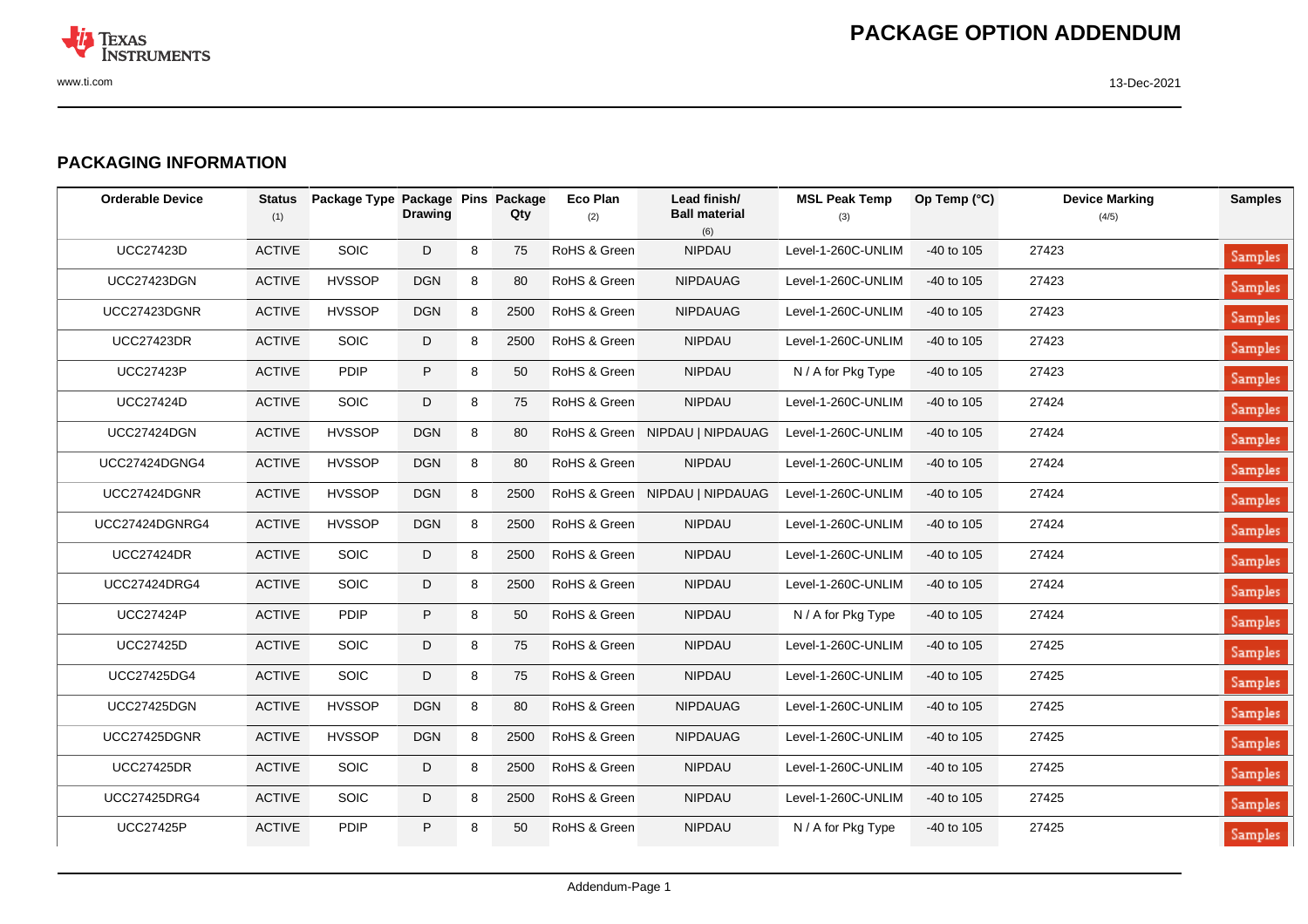

www.ti.com 13-Dec-2021

| <b>Orderable Device</b> | <b>Status</b> | Package Type Package Pins Package | <b>Drawing</b> | Qty | Eco Plan<br>(2) | Lead finish/<br><b>Ball material</b> | <b>MSL Peak Temp</b> | Op Temp $(^{\circ}C)$ | <b>Device Marking</b><br>(4/5) | <b>Samples</b> |
|-------------------------|---------------|-----------------------------------|----------------|-----|-----------------|--------------------------------------|----------------------|-----------------------|--------------------------------|----------------|
| <b>UCC27425PE4</b>      | <b>ACTIVE</b> | PDIP                              |                |     | RoHS & Green    | <b>NIPDAU</b>                        | N / A for Pkg Type   | $-40$ to 105          | 27425                          | <b>Samples</b> |

**(1)** The marketing status values are defined as follows:

ACTIVE: Product device recommended for new designs.

**LIFEBUY:** TI has announced that the device will be discontinued, and a lifetime-buy period is in effect.

**NRND:** Not recommended for new designs. Device is in production to support existing customers, but TI does not recommend using this part in a new design.

**PREVIEW:** Device has been announced but is not in production. Samples may or may not be available.

**OBSOLETE:** TI has discontinued the production of the device.

<sup>(2)</sup> RoHS: TI defines "RoHS" to mean semiconductor products that are compliant with the current EU RoHS requirements for all 10 RoHS substances, including the requirement that RoHS substance do not exceed 0.1% by weight in homogeneous materials. Where designed to be soldered at high temperatures. "RoHS" products are suitable for use in specified lead-free processes. TI may reference these types of products as "Pb-Free".

**RoHS Exempt:** TI defines "RoHS Exempt" to mean products that contain lead but are compliant with EU RoHS pursuant to a specific EU RoHS exemption.

Green: TI defines "Green" to mean the content of Chlorine (CI) and Bromine (Br) based flame retardants meet JS709B low halogen requirements of <=1000ppm threshold. Antimony trioxide based flame retardants must also meet the <=1000ppm threshold requirement.

**(3)** MSL, Peak Temp. - The Moisture Sensitivity Level rating according to the JEDEC industry standard classifications, and peak solder temperature.

**(4)** There may be additional marking, which relates to the logo, the lot trace code information, or the environmental category on the device.

**(5)** Multiple Device Markings will be inside parentheses. Only one Device Marking contained in parentheses and separated by a "~" will appear on a device. If a line is indented then it is a continuation of the previous line and the two combined represent the entire Device Marking for that device.

**(6)** Lead finish/Ball material - Orderable Devices may have multiple material finish options. Finish options are separated by a vertical ruled line. Lead finish/Ball material values may wrap to two lines if the finish value exceeds the maximum column width.

**Important Information and Disclaimer:**The information provided on this page represents TI's knowledge and belief as of the date that it is provided. TI bases its knowledge and belief on information provided by third parties, and makes no representation or warranty as to the accuracy of such information. Efforts are underway to better integrate information from third parties. TI has taken and continues to take reasonable steps to provide representative and accurate information but may not have conducted destructive testing or chemical analysis on incoming materials and chemicals. TI and TI suppliers consider certain information to be proprietary, and thus CAS numbers and other limited information may not be available for release.

In no event shall TI's liability arising out of such information exceed the total purchase price of the TI part(s) at issue in this document sold by TI to Customer on an annual basis.

## **OTHER QUALIFIED VERSIONS OF UCC27423, UCC27424, UCC27425 :**

• Automotive : [UCC27423-Q1](http://focus.ti.com/docs/prod/folders/print/ucc27423-q1.html), [UCC27424-Q1](http://focus.ti.com/docs/prod/folders/print/ucc27424-q1.html), [UCC27425-Q1](http://focus.ti.com/docs/prod/folders/print/ucc27425-q1.html)